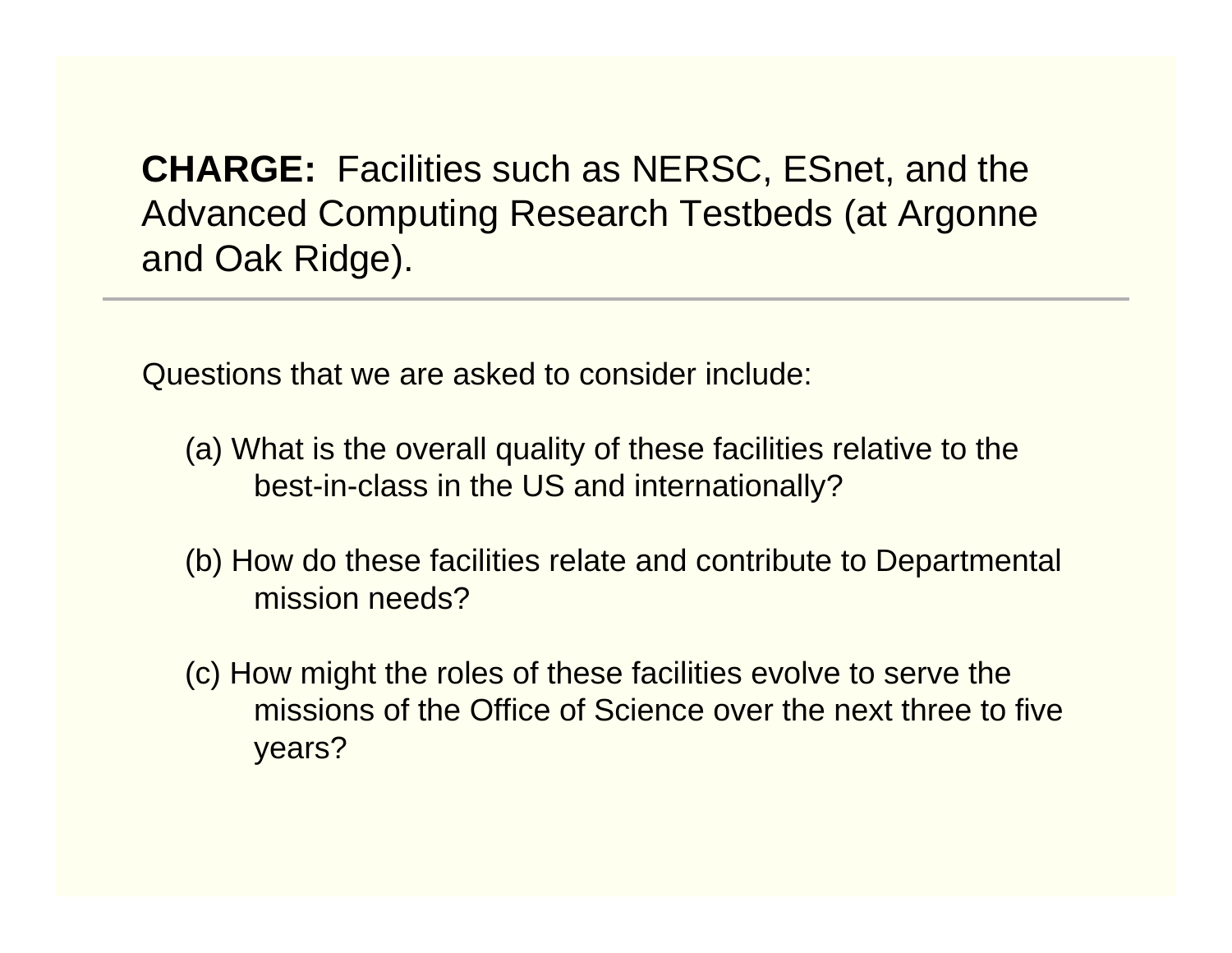The ASCAC Subcommittee on Facilities has as members: John Connolly (U.Lexington, KY) Jim Corones (Krell Institute) Jill Dahlburg, Chair (General Atomics) Helene Kulsrud (Institute for Defense Analysis) Paul Messina (Caltech) Warren Washington (NCAR) Steve Wolff (Cisco)

Subcommittee met on August 16-17 to discuss the charge.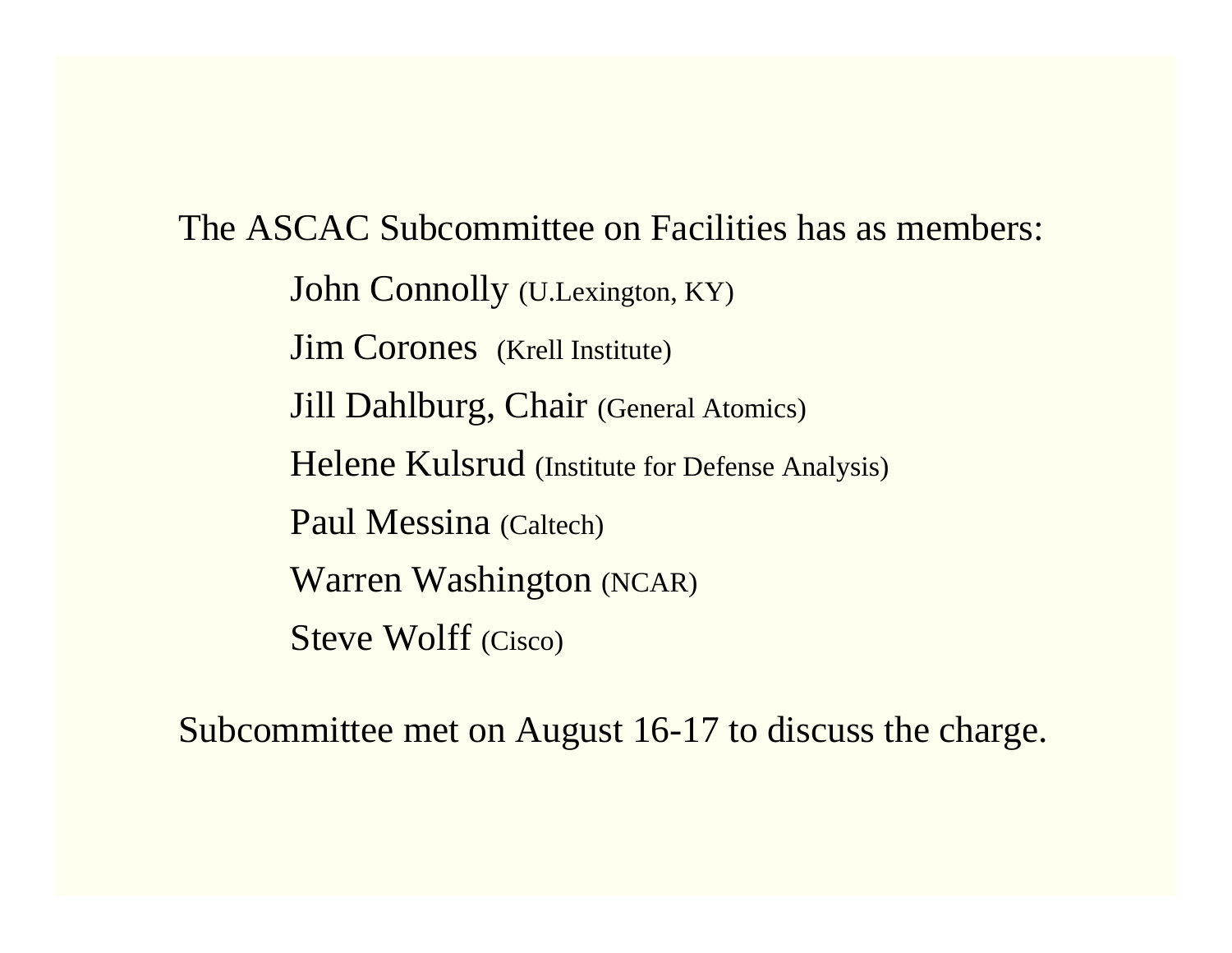Item  $(a)$   $(a)$  What is the overall quality of these facilities relative to the best-in-class in the US and internationally? ] we suggest addressing by 'facilities findings:'

#### **Facilities**

- A. Scope of facilities, in isolation [FINDINGS] **[Connolly/ Kulsrud]**
- B. User base allocation determination **[Connolly/ Kulsrud]**
- C. Comparison among DOE and other 'best in class' facilities [FINDINGS] **[Kulsrud/ Connolly/ Dahlburg]**

| Facility                                                        |                                                             | No. Proc                           | Peak<br>TF                   | Vendor                                      | chip               | available                    | Memory<br>TB                               | <b>Disk</b><br>tb             | Network | O/S        |
|-----------------------------------------------------------------|-------------------------------------------------------------|------------------------------------|------------------------------|---------------------------------------------|--------------------|------------------------------|--------------------------------------------|-------------------------------|---------|------------|
| <b>NERSC</b>                                                    |                                                             | 2528                               |                              | 3.8 IBM                                     |                    | 2001                         | 1.824                                      | 20                            |         |            |
| ORNL                                                            | Cheetah                                                     | 768                                |                              | 4 IBM                                       | power 4            | 2001                         | 1                                          | 24                            |         |            |
| <b>ANL</b>                                                      | Chiba City                                                  | 512                                | 0.5                          |                                             | Pentium            | 2001                         | 0.1                                        | 2.3                           |         |            |
| <b>NSF/PACI</b><br>-NCSA<br>-SDSC<br>-ANL<br>-Caltech<br>-total | <b>DTF</b>                                                  | 2000<br>1024<br>256<br>128<br>3408 | 8<br>4.1<br>1<br>0.5<br>13.6 | IBM/Intel                                   | Itanium            | 2002                         | 4<br>$\overline{2}$<br>0.25<br>0.4<br>6.65 | 240<br>225<br>25<br>86<br>776 | 40 Gb/s | Linux      |
| <b>NCSA</b>                                                     | IA32 cluster<br>IA64 cluster                                | 10.24<br>1024<br>320               |                              | 0.3 SGI<br>1 IBM/Intel<br>IBM/Intel         | Pentium<br>Itanium | 1998<br>2001<br>2001         |                                            |                               |         |            |
| <b>SDSC</b>                                                     | <b>Blue Horizon</b>                                         | 1152                               |                              | 1.7 IBM                                     | SP Power 3         |                              |                                            |                               |         |            |
| <b>PSC</b>                                                      |                                                             | 2782                               |                              | 6 Compaq                                    | Alpha EV68         |                              |                                            |                               |         | Tru64 Unix |
| <b>ASCII</b>                                                    | White<br><b>Blue Pacific</b><br><b>Blue Mountain</b><br>Red | 8192<br>580.8<br>6144<br>963.2     |                              | 12.3 IBM<br>3.2 IBM<br>3.7 SGI<br>1.8 Intel |                    | 2000<br>1999<br>1998<br>1999 |                                            |                               |         |            |
| <b>NCAR</b>                                                     |                                                             | 668                                |                              | 1 IBM                                       | Power <sub>3</sub> | 2000                         |                                            |                               |         |            |
| UKy                                                             | superdome                                                   |                                    |                              |                                             |                    |                              |                                            |                               |         |            |



 $\frac{U(X) \cdot \frac{U(X)}{U(X)}}{U(X)}$  Develop table of facilities attributes (Connolly/Kulsrud)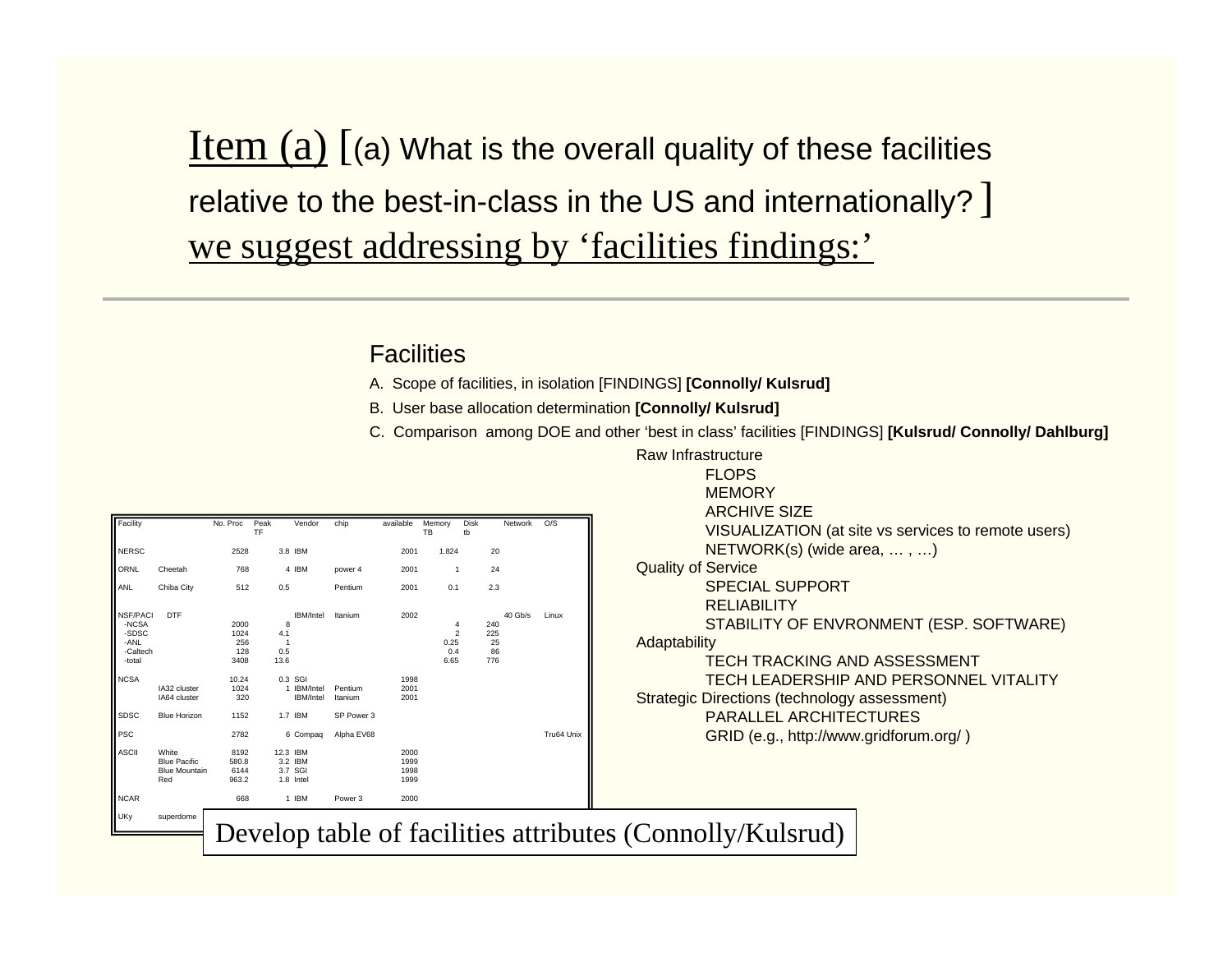Item  $(b)$   $\lceil (b) \rceil$  How do these facilities relate and contribute to Departmental mission needs?] we suggest addressing by 'mission requirements findings:'

- A. SSI Langer report recap, as mission needs definition, stand-alone
- B. Weighting as provided RE various computational facilities to support the missions
- C. Requirements in terms of cooperation w/ other mission-oriented agencies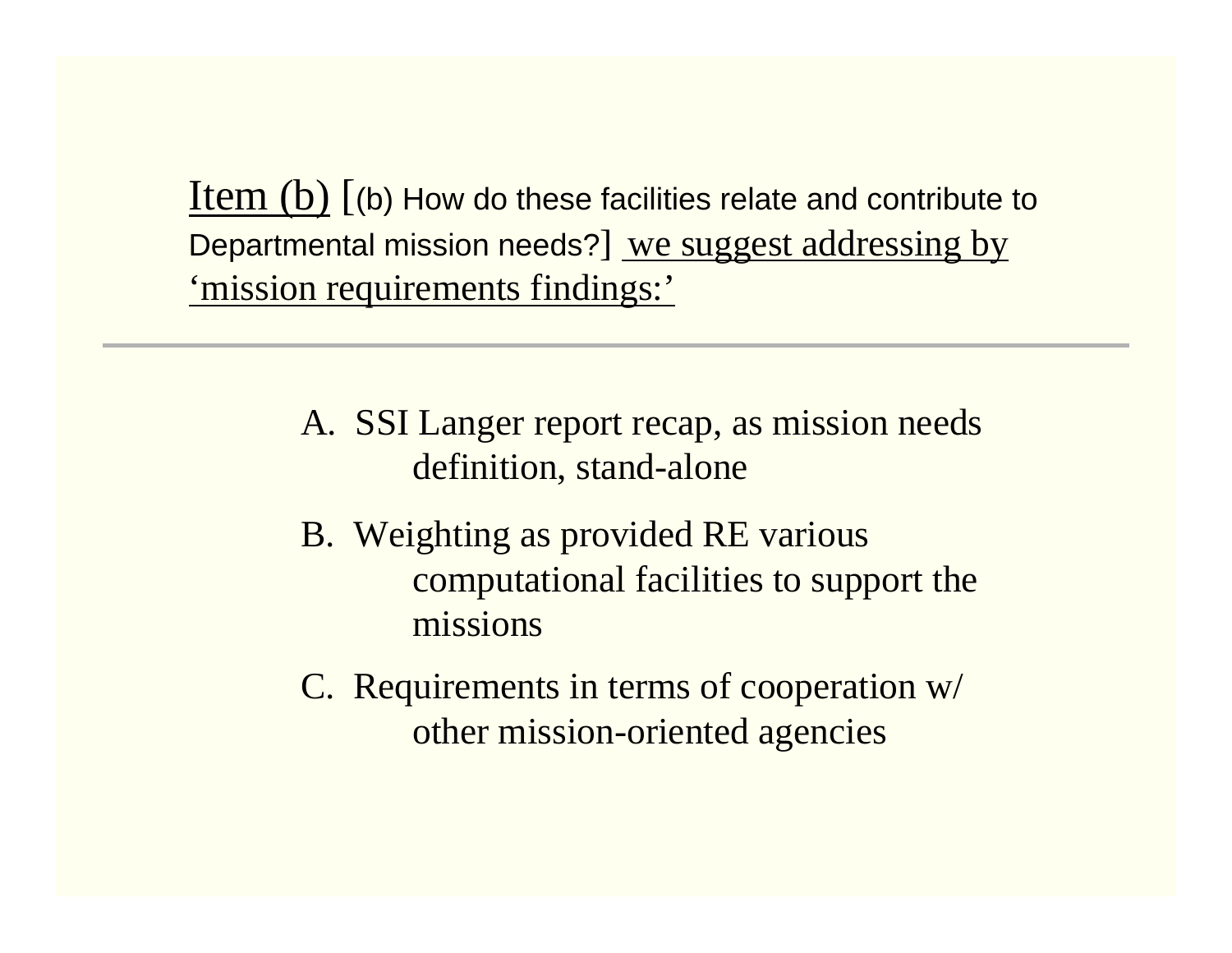To think about item (c): [ (c) How might the roles of these facilities evolve to serve the missions of the Office of Science over the next three to five years? ,

## there are two strategic discussion points:

- • Mission directed research (from basic to highly applied) is the orientation of OASCR
- •High end computing is unique charge of OASCR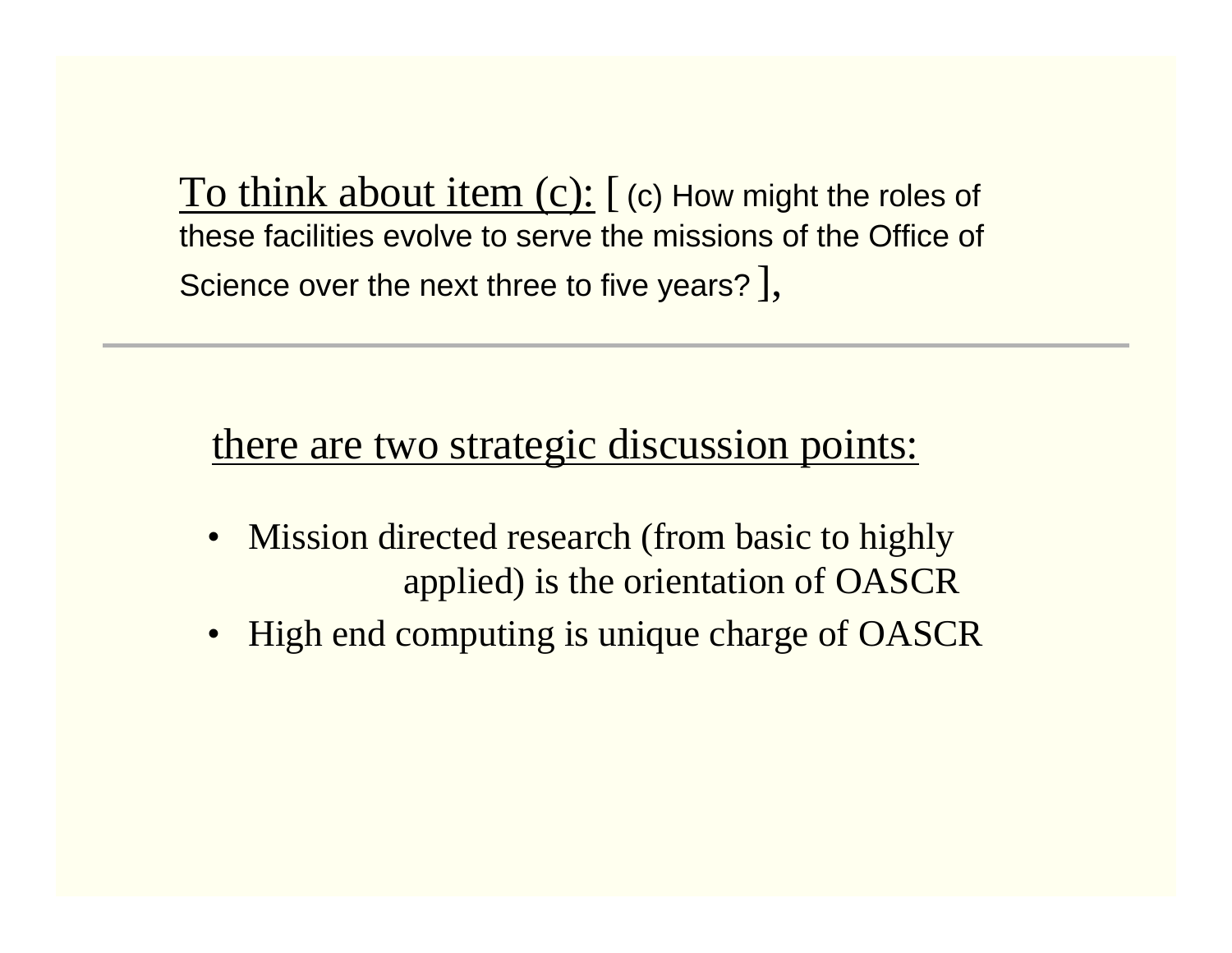To address (c), we are in the 'findings' phases ...

- I. Recognize that mission needs require computing from small number of processors to the highest end
- II. Graphically:

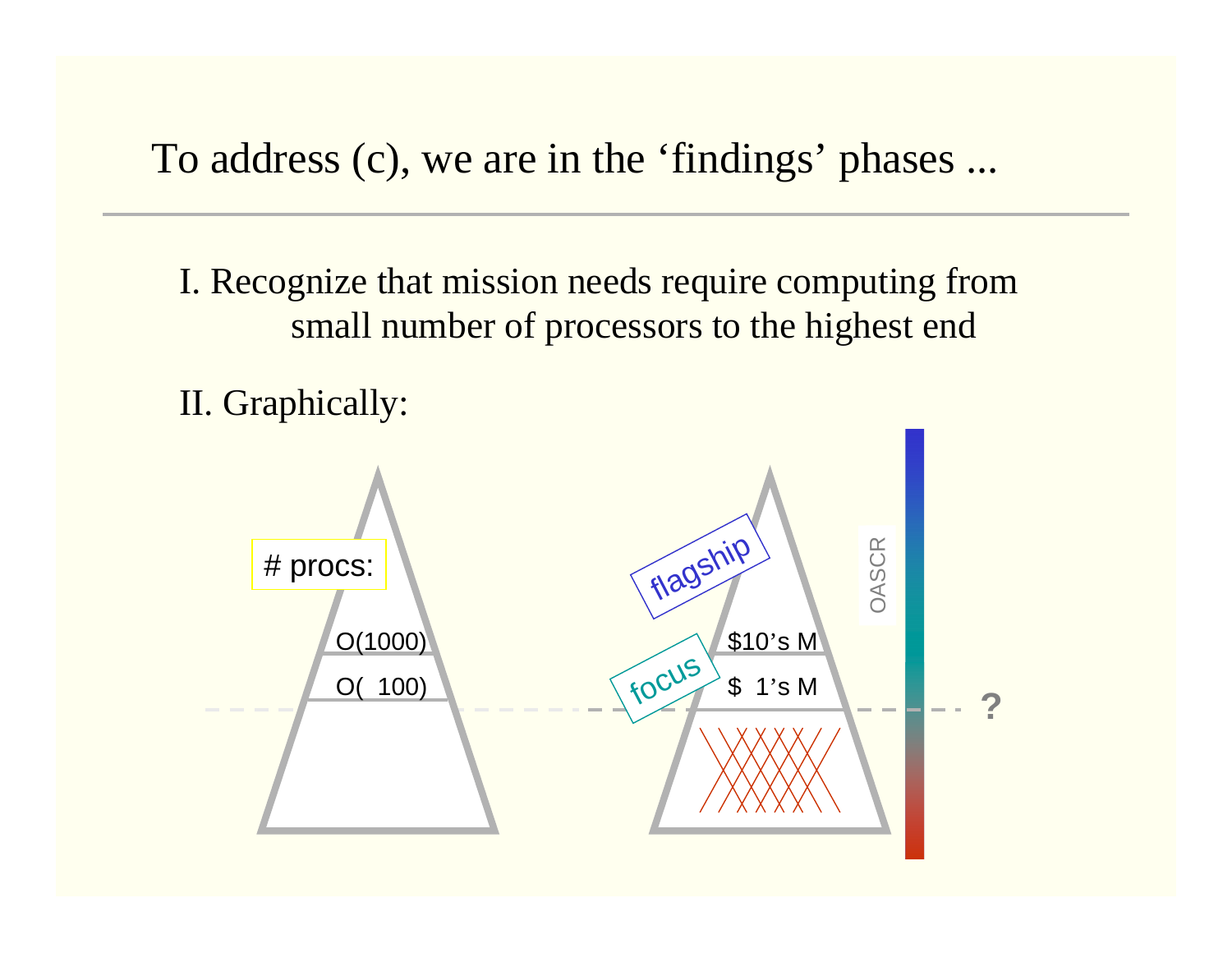Whole issue is large and complex:

thinking about facilities in context, appropriate facilities usage is an important issue.



Metric: individual applications ought to use significant capability of machine for a significant part of the time.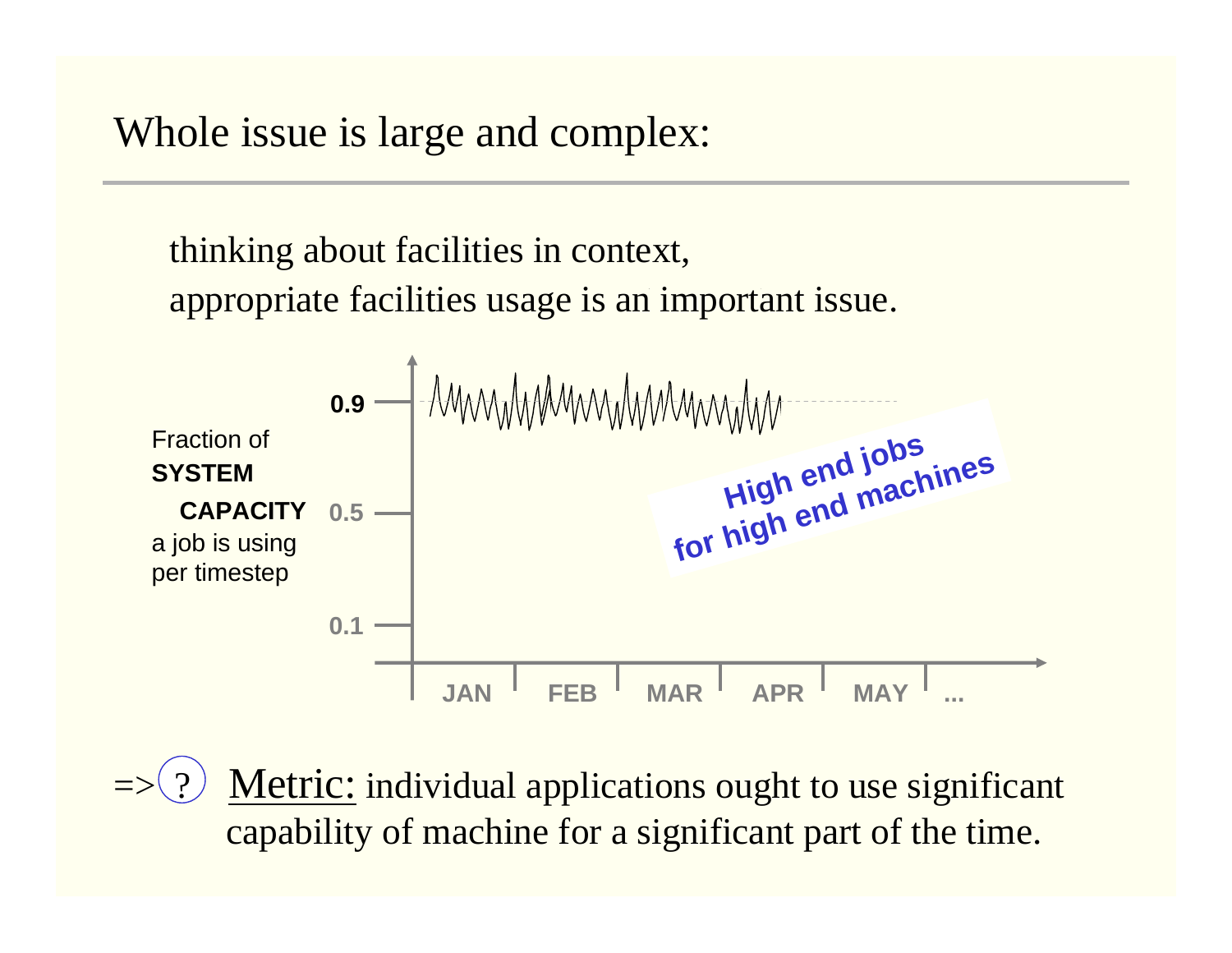# A lot follows from having performance metrics.

Context: - mission system capacity (# procs, memory, bw ..)

> .. We suggest system capacity as a primary metric.

This idea arises from costs of, *e.g.,* bisectional bandwidth.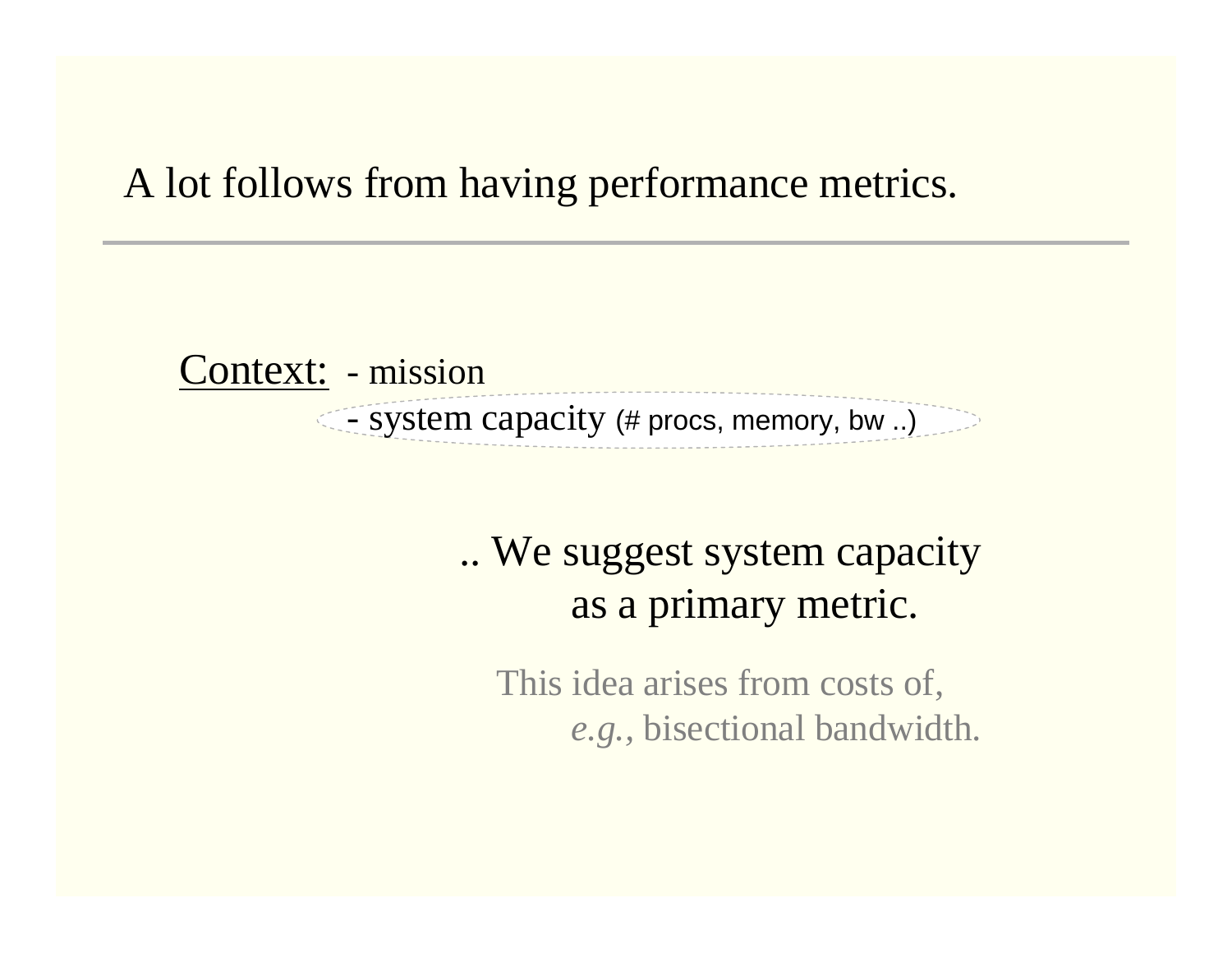If we suggest a systems capacity metric, then

 $\Rightarrow$  allocation procedures and strategies need to accommodate the metrics

**+** => allocation needs to be thought through globally, integrated across facilities

?) OASCR Allocations Committee (?

Need allocation procedures and strategies to get where OASCR wants to go.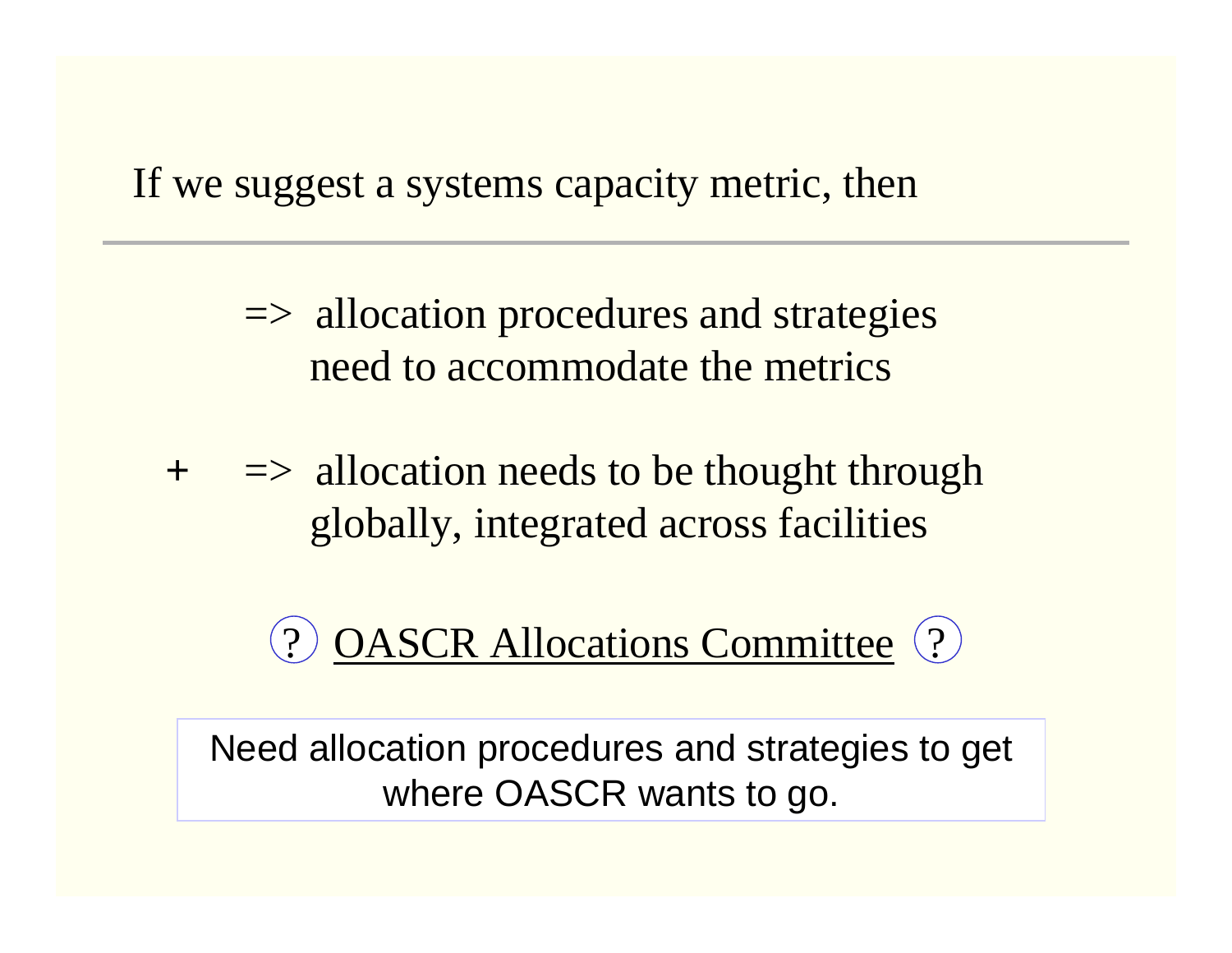# There is a need to allocate in context:

- against resources
- against mission, *i.e.,* work being performed

Should a range of facilities be encouraged by the office?

Working hypothesis: 'focus centers'

Should focus centers be encouraged by OASCR for (categorically similar) communities?

- \* … computational needs
- \* … problem, equation types; data
- \* … even access to experimental facilities



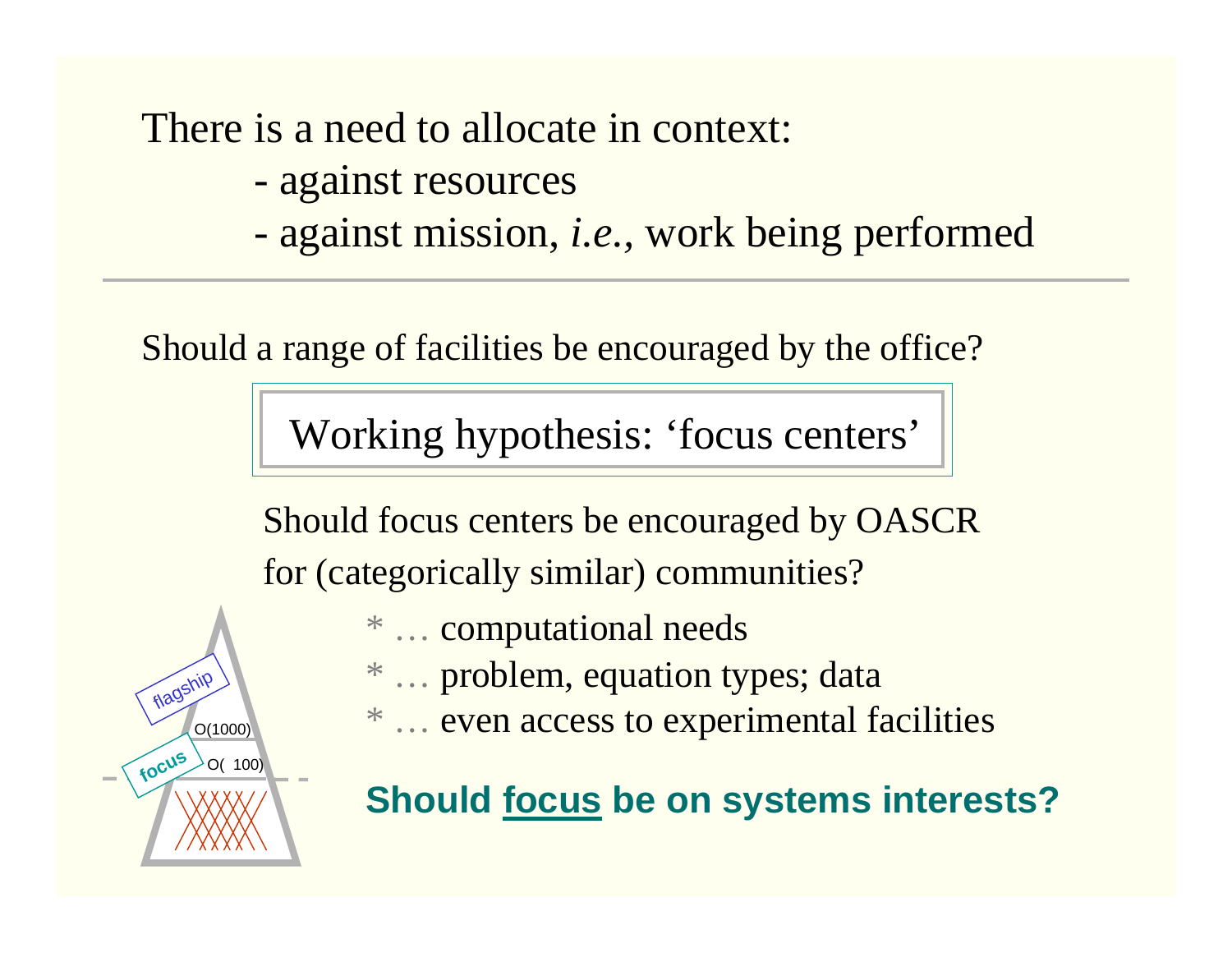# Centralized allocations

(Recognize:

1) Most users will be geographically remote from facility;

- 2) Evolutionary changes in the internet
	- bandwidth
	- middleware)

# implies a question about a big issue  $-$  GRID(s)  $-$  we heard about today.

- Q: How do we want to look at this new opportunity, of the evolution of the internet?
- A: Suggestion: connect among coherent groups, *e.g.,* a meso-grid

(mission-focused implementation of grid technologies; integrating technologies across communities of interest)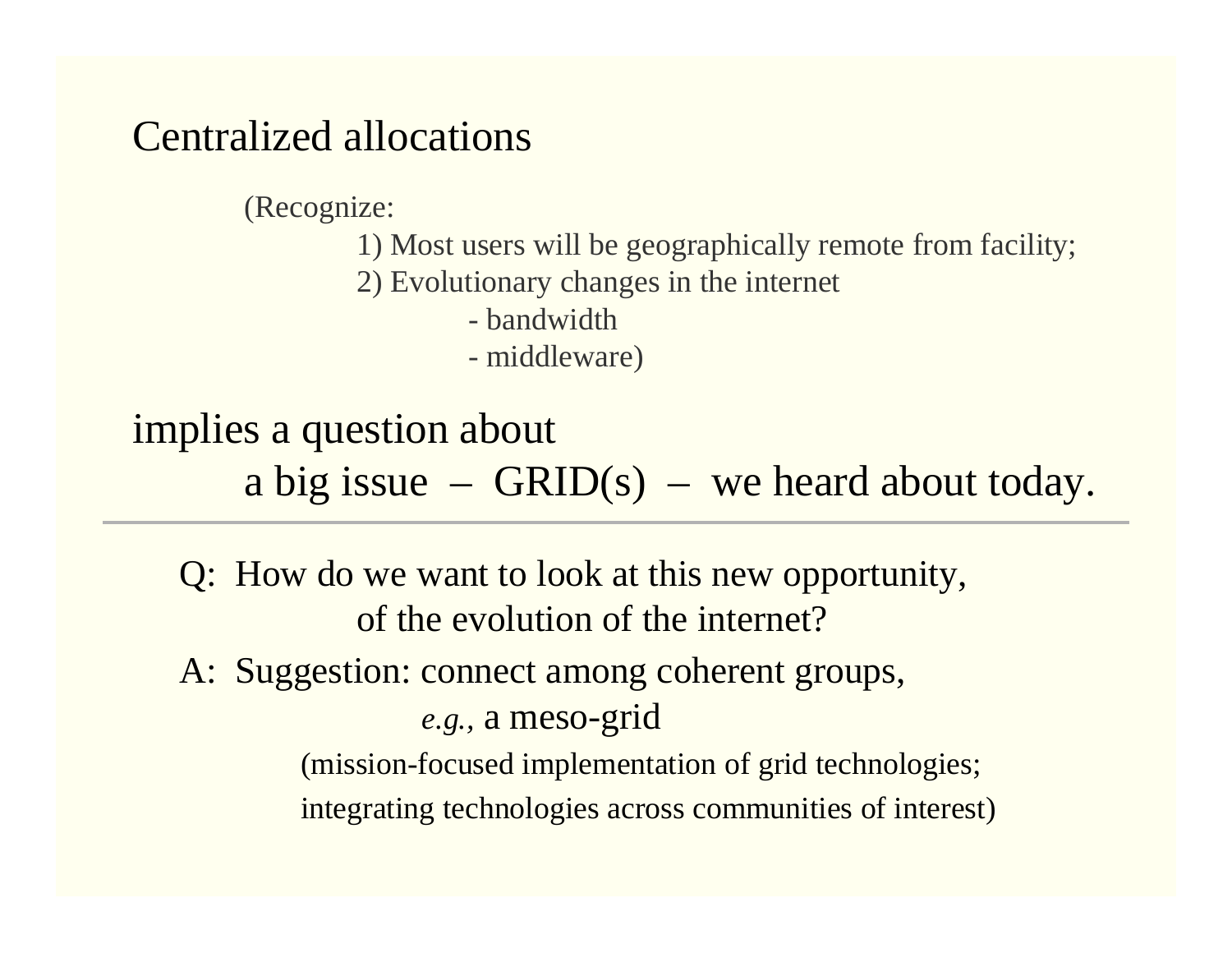Consider 'focus centers' based on computational similarity ... with a cross cut of 'the grid'